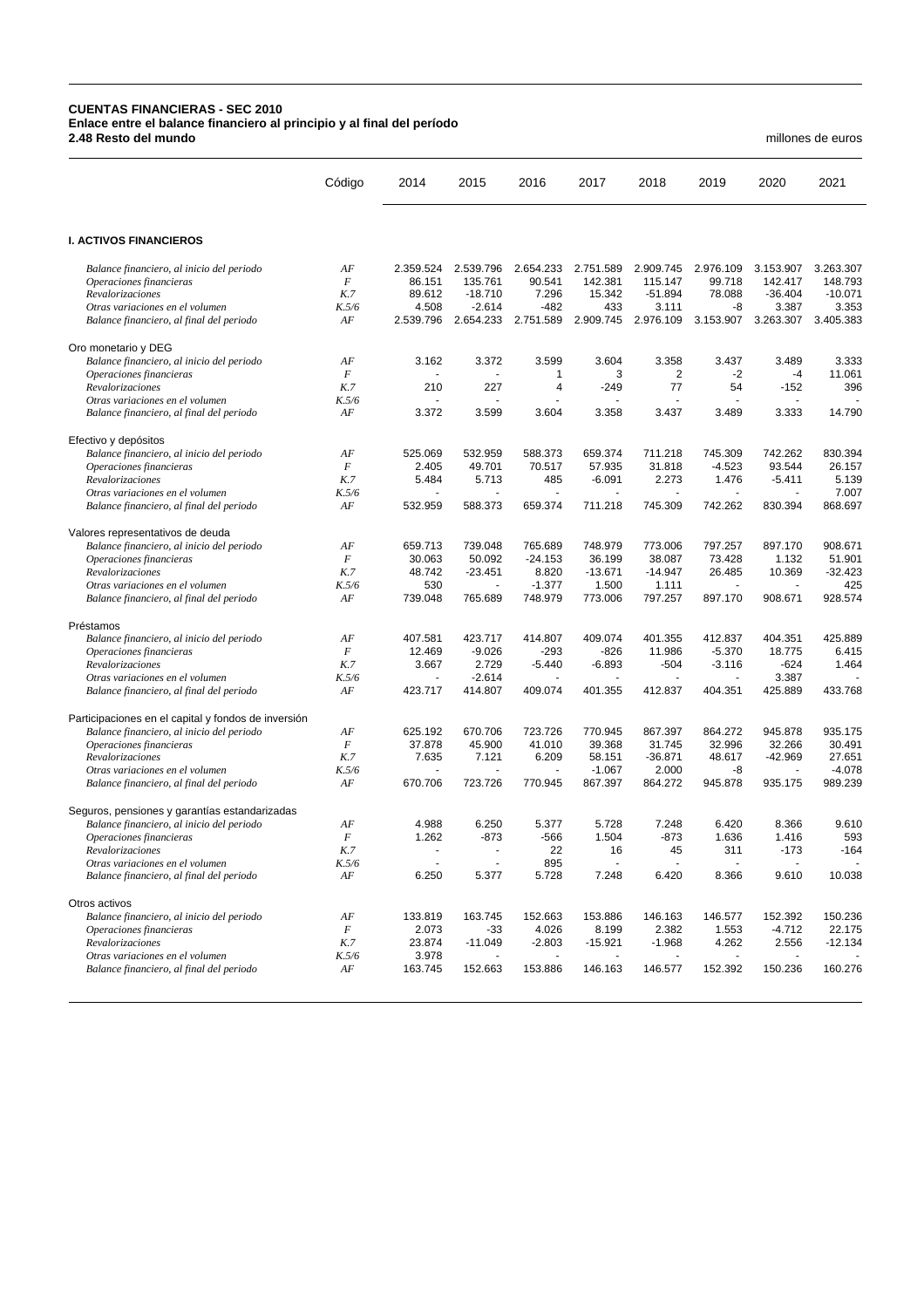## **FINANCIAL ACCOUNTS - ESA 2010 Link between the financial balance sheet at the beginning and the end of period** EUR millions **2.48 Rest of the world**

2020-I 2020-II 2020-III 2020-IV 2021-I 2021-II 2021-III 2021-IV Code **I. FINANCIAL ASSETS** 3.153.907 3.134.822 3.210.833 3.194.970 3.263.307 3.301.521 3.353.339 3.390.589 *AF Financial balance sheet at the beginning of period* 69.750 49.455 4.570 18.643 51.409 59.950 19.315 18.119 *F Financial transactions* -88.834 26.555 -20.432 46.307 -10.955 -8.131 10.928 -1.913 *K.7 Revaluations* - - - 3.387 -2.240 - 7.007 -1.413 *K.5/6 Other changes in volume* 3.134.822 3.210.833 3.194.970 3.263.307 3.301.521 3.353.339 3.390.589 3.405.383 *AF Financial balance sheet at the end of period* Monetary gold and SDRs 3.489 3.523 3.473 3.399 3.333 3.416 3.393 14.566 *AF Financial balance sheet at the beginning of period* -2 -2 - - - - 11.061 - *F Financial transactions* 36 -49 -73 -67 84 -23 112 223 *K.7 Revaluations* - - - - - - - - *K.5/6 Other changes in volume* 3.523 3.473 3.399 3.333 3.416 3.393 14.566 14.790 *AF Financial balance sheet at the end of period* Currency and deposits 742.262 784.409 821.948 814.237 830.394 835.797 845.689 844.859 *AF Financial balance sheet at the beginning of period* 40.987 39.269 -5.021 18.309 2.505 10.686 -9.315 22.282 *F Financial transactions* 1.161 -1.729 -2.690 -2.152 2.898 -794 1.479 1.557 *K.7 Revaluations* - - - - - - 7.007 - *K.5/6 Other changes in volume* 784.409 821.948 814.237 830.394 835.797 845.689 844.859 868.697 *AF Financial balance sheet at the end of period* Debt securities 897.170 895.946 921.477 922.132 908.671 919.308 927.066 939.982 *AF Financial balance sheet at the beginning of period* 25.392 6.665 -10.264 -20.661 27.197 18.667 10.832 -4.795 *F Financial transactions* -26.616 18.865 10.919 7.200 -16.985 -10.909 2.085 -6.613 *K.7 Revaluations* - - - - 425 - - - *K.5/6 Other changes in volume* 895.946 921.477 922.132 908.671 919.308 927.066 939.982 928.574 *AF Financial balance sheet at the end of period* Loans 404.351 408.092 404.544 407.532 425.889 438.690 454.374 447.627 *AF Financial balance sheet at the beginning of period* 3.259 -2.987 3.660 14.842 11.981 16.206 -7.598 -14.174 *F Financial transactions* 482 -561 -673 128 820 -522 851 315 *K.7 Revaluations* - - - 3.387 - - - - *K.5/6 Other changes in volume* 408.092 404.544 407.532 425.889 438.690 454.374 447.627 433.768 *AF Financial balance sheet at the end of period* Equity and investment fund shares 945.878 850.695 880.428 878.724 935.175 955.678 978.634 983.846 *AF Financial balance sheet at the beginning of period* 4.853 10.582 12.260 4.572 6.874 14.052 4.110 5.455 *F Financial transactions* -100.035 19.151 -13.964 51.880 16.295 8.904 1.102 1.350 *K.7 Revaluations* - - - - -2.665 - - -1.413 *K.5/6 Other changes in volume* 850.695 880.428 878.724 935.175 955.678 978.634 983.846 989.239 *AF Financial balance sheet at the end of period* Insurance, pensions and standardised guarantees 8.366 8.760 9.187 9.377 9.610 9.634 9.598 9.847 *AF Financial balance sheet at the beginning of period* 441 473 233 269 63 4 292 234 *F Financial transactions* -48 -46 -42 -37 -39 -40 -43 -43 *K.7 Revaluations* - - - - - - - - *K.5/6 Other changes in volume* 8.760 9.187 9.377 9.610 9.634 9.598 9.847 10.038 *AF Financial balance sheet at the end of period* Other assets 152.392 183.397 169.777 159.570 150.236 138.997 134.587 149.862 *AF Financial balance sheet at the beginning of period* -5.180 -4.544 3.702 1.310 2.789 336 9.932 9.117 *F Financial transactions* 36.185 -9.076 -13.909 -10.644 -14.028 -4.746 5.343 1.298 *K.7 Revaluations* - - - - - - - - *K.5/6 Other changes in volume* 183.397 169.777 159.570 150.236 138.997 134.587 149.862 160.276 *AF Financial balance sheet at the end of period*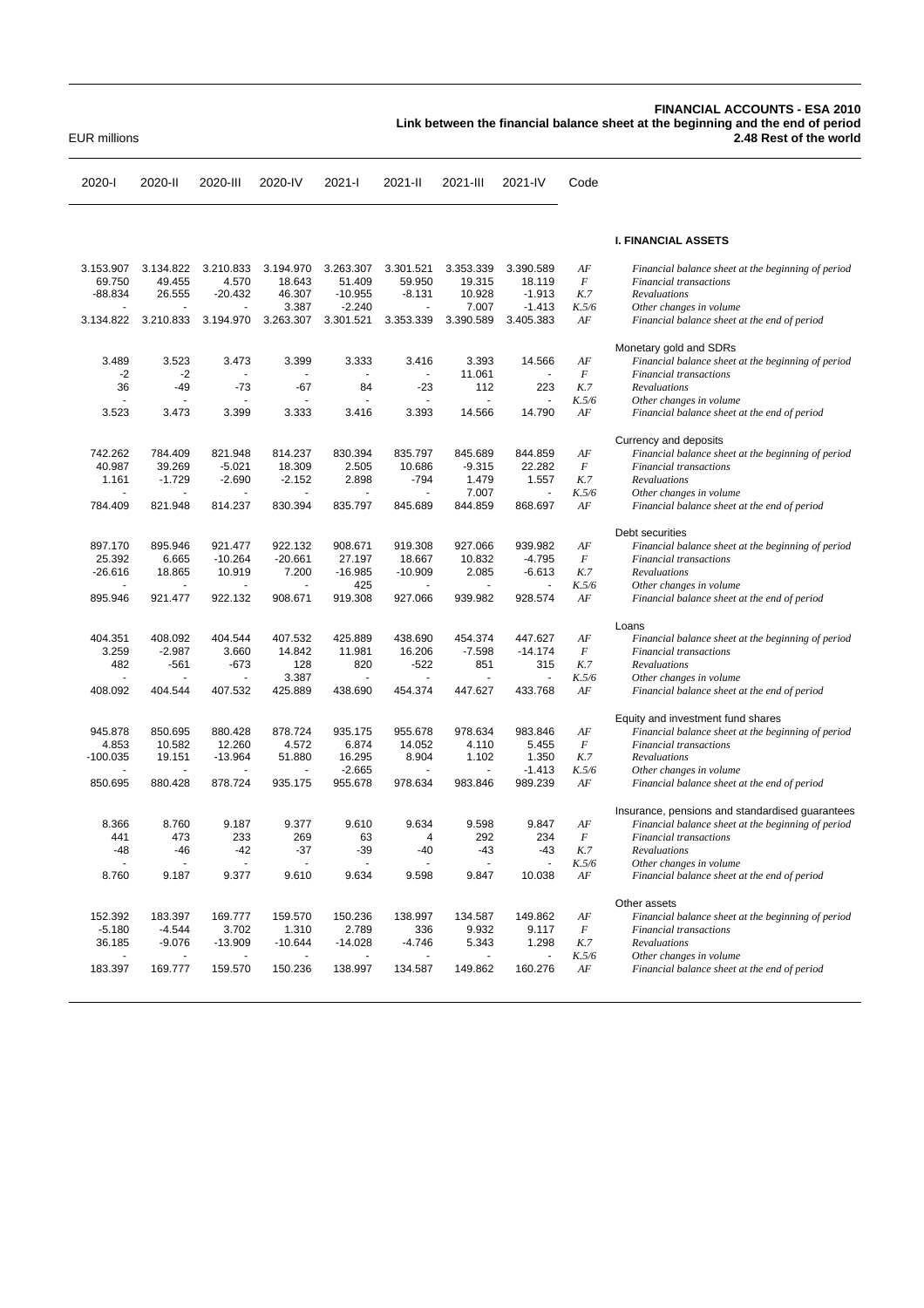## **CUENTAS FINANCIERAS - SEC 2010 Enlace entre el balance financiero al principio y al final del período 2.48 Resto del mundo** millones de euros

|                                                                                                 | Código                       | 2014                       | 2015                          | 2016                       | 2017                         | 2018                         | 2019                      | 2020                        | 2021                              |
|-------------------------------------------------------------------------------------------------|------------------------------|----------------------------|-------------------------------|----------------------------|------------------------------|------------------------------|---------------------------|-----------------------------|-----------------------------------|
| II. ACTIVOS FINANCIEROS NETOS (=I-III)                                                          |                              |                            |                               |                            |                              |                              |                           |                             |                                   |
| Balance financiero, al inicio del periodo<br>Operaciones financieras                            | BF.90<br><b>B.9</b>          | 948.428<br>$-22.080$       | 994.594<br>$-28.804$          | 960.571<br>$-37.800$       | 954.135<br>$-35.052$         | 1.000.197<br>$-28.417$       | 973.085<br>$-30.403$      | 948.900<br>$-13.720$        | 968.806<br>$-22.699$<br>$-62.671$ |
| Revalorizaciones<br>Otras variaciones en el volumen<br>Balance financiero, al final del periodo | K.7<br>K.5/6<br><b>BF.90</b> | 63.570<br>4.676<br>994.594 | $-12.646$<br>7.427<br>960.571 | 9.603<br>21.761<br>954.135 | 71.635<br>9.479<br>1.000.197 | 3.439<br>$-2.135$<br>973.085 | 3.664<br>2.554<br>948.900 | 23.315<br>10.311<br>968.806 | $-22.001$<br>861.434              |
| <b>III. PASIVOS</b>                                                                             |                              |                            |                               |                            |                              |                              |                           |                             |                                   |
| Balance financiero, al inicio del periodo                                                       | AF                           | 1.411.096                  | 1.545.201                     | 1.693.662                  | 1.797.454                    | 1.909.548                    | 2.003.025                 | 2.205.007                   | 2.294.501                         |
| Operaciones financieras                                                                         | $\boldsymbol{F}$             | 108.231                    | 164.565                       | 128.341                    | 177.433                      | 143.564                      | 130.121                   | 156.137                     | 171.492                           |
| Revalorizaciones                                                                                | K.7                          | 26.042                     | $-6.064$                      | $-2.307$                   | $-56.293$                    | $-55.333$                    | 74.423                    | $-59.719$                   | 52.600                            |
| Otras variaciones en el volumen                                                                 | K.5/6                        | $-168$                     | $-10.041$                     | $-22.243$                  | $-9.046$                     | 5.246                        | $-2.561$                  | $-6.924$                    | 25.355                            |
| Balance financiero, al final del periodo                                                        | AF                           | 1.545.201                  | 1.693.662                     | 1.797.454                  | 1.909.548                    | 2.003.025                    |                           | 2.205.007 2.294.501         | 2.543.948                         |
| Oro monetario y DEG                                                                             |                              |                            |                               |                            |                              |                              |                           |                             |                                   |
| Balance financiero, al inicio del periodo                                                       | AF                           | 3.122                      | 3.232                         | 3.507                      | 3.551                        | 3.398                        | 3.350                     | 3.381                       | 2.981                             |
| Operaciones financieras                                                                         | $\boldsymbol{F}$             | -91                        | 56                            | 40                         | 92                           | $-125$                       | $-22$                     | $-275$                      | 11.295                            |
| Revalorizaciones                                                                                | K.7                          | 202                        | 218                           | 4                          | $-245$                       | 77                           | 53                        | $-126$                      | 384                               |
| Otras variaciones en el volumen                                                                 | K.5/6                        |                            |                               |                            |                              |                              |                           |                             |                                   |
| Balance financiero, al final del periodo                                                        | AF                           | 3.232                      | 3.507                         | 3.551                      | 3.398                        | 3.350                        | 3.381                     | 2.981                       | 14.659                            |
| Efectivo y depósitos                                                                            |                              |                            |                               |                            |                              |                              |                           |                             |                                   |
| Balance financiero, al inicio del periodo                                                       | AF                           | 220.641                    | 231.740                       | 251.931                    | 257.002                      | 275.278                      | 326.888                   | 378.745                     | 397.047                           |
| Operaciones financieras                                                                         | $\cal F$                     | 7.806                      | 17.235                        | 4.415                      | 19.338                       | 49.815                       | 49.944                    | 23.133                      | 36.275                            |
| Revalorizaciones                                                                                | K.7                          | 3.294                      | 2.956                         | 5.596                      | $-4.285$<br>3.222            | 1.795                        | 1.483                     | $-4.831$                    | 7.009                             |
| Otras variaciones en el volumen<br>Balance financiero, al final del periodo                     | K.5/6<br>AF                  | 231.740                    | 251.931                       | $-4.940$<br>257.002        | 275.278                      | 326.888                      | 429<br>378.745            | 397.047                     | 6.927<br>447.258                  |
| Valores representativos de deuda                                                                |                              |                            |                               |                            |                              |                              |                           |                             |                                   |
| Balance financiero, al inicio del periodo                                                       | AF                           | 226.422                    | 262.523                       | 295.465                    | 330.955                      | 355.101                      | 386.105                   | 414.138                     | 459.021                           |
| Operaciones financieras                                                                         | $\cal F$                     | 18.006                     | 33.355                        | 33.072                     | 27.281                       | 35.675                       | 12.222                    | 44.728                      | 42.936                            |
| Revalorizaciones                                                                                | K.7                          | 18.091                     | $-404$                        | 2.421                      | $-3.127$                     | $-5.078$                     | 15.300                    | -5                          | $-6.214$                          |
| Otras variaciones en el volumen                                                                 | K.5/6                        | 3                          | -9                            | -2                         | -8                           | 407                          | 510                       | 161                         | 567                               |
| Balance financiero, al final del periodo                                                        | AF                           | 262.523                    | 295.465                       | 330.955                    | 355.101                      | 386.105                      | 414.138                   | 459.021                     | 496.310                           |
| Préstamos                                                                                       |                              |                            |                               |                            |                              |                              |                           |                             |                                   |
| Balance financiero, al inicio del periodo                                                       | AF                           | 174.038                    | 181.690                       | 198.997                    | 219.097                      | 231.706                      | 243.068                   | 278.010                     | 289.734                           |
| Operaciones financieras                                                                         | $\cal F$                     | 4.815                      | 13.594                        | 20.596                     | 2.199                        | 9.683                        | 35.287                    | 15.014                      | 20.636                            |
| Revalorizaciones                                                                                | K.7                          | 2.838                      | 3.889                         | 1.432                      | $-8.028$                     | 1.955                        | -177                      | $-3.195$                    | 4.774                             |
| Otras variaciones en el volumen                                                                 | K.5/6                        | -1                         | $-175$                        | $-1.928$                   | 18.438                       | $-276$                       | $-168$                    | -96                         | $-180$                            |
| Balance financiero, al final del periodo                                                        | AF                           | 181.690                    | 198.997                       | 219.097                    | 231.706                      | 243.068                      | 278.010                   | 289.734                     | 314.965                           |
| Participaciones en el capital y fondos de inversión                                             |                              |                            |                               |                            |                              |                              |                           |                             |                                   |
| Balance financiero, al inicio del periodo                                                       | AF                           | 612.682                    | 666.393                       | 755.336                    | 800.771                      | 869.812                      | 863.368                   | 937.940                     | 950.822                           |
| Operaciones financieras                                                                         | $\cal F$                     | 65.371                     | 87.380                        | 49.732                     | 103.469                      | 45.520                       | 28.654                    | 73.110                      | 65.948                            |
| Revalorizaciones<br>Otras variaciones en el volumen                                             | K.7<br>K.5/6                 | -11.969<br>308             | 1.563<br>÷,                   | $-4.297$<br>ä,             | $-15.928$<br>$-18.500$       | -51.964                      | 45.918                    | -60.565<br>337              | 64.983<br>$-2.036$                |
| Balance financiero, al final del periodo                                                        | AF                           | 666.393                    | 755.336                       | 800.771                    | 869.812                      | 863.368                      | 937.940                   | 950.822                     | 1.079.717                         |
| Seguros, pensiones y garantías estandarizadas                                                   |                              |                            |                               |                            |                              |                              |                           |                             |                                   |
| Balance financiero, al inicio del periodo                                                       | AF                           | 11.592                     | 12.191                        | 13.310                     | 11.442                       | 13.283                       | 13.776                    | 14.900                      | 17.454                            |
| Operaciones financieras                                                                         | $\cal F$                     | 598                        | 1.119                         | $-468$                     | 1.841                        | 493                          | 1.124                     | 2.554                       | 537                               |
| Revalorizaciones                                                                                | K.7                          |                            |                               |                            |                              | ٠                            |                           |                             |                                   |
| Otras variaciones en el volumen                                                                 | K.5/6                        |                            | $\overline{\phantom{a}}$      | $-1.400$                   | $\overline{\phantom{a}}$     | $\qquad \qquad \blacksquare$ |                           |                             |                                   |
| Balance financiero, al final del periodo                                                        | AF                           | 12.191                     | 13.310                        | 11.442                     | 13.283                       | 13.776                       | 14.900                    | 17.454                      | 17.991                            |
| Otros pasivos                                                                                   |                              |                            |                               |                            |                              |                              |                           |                             |                                   |
| Balance financiero, al inicio del periodo                                                       | AF                           | 162.599                    | 187.433                       | 175.117                    | 174.636                      | 160.971                      | 166.469                   | 177.893                     | 177.441                           |
| Operaciones financieras                                                                         | F                            | 11.726                     | 11.826                        | 20.955                     | 23.214                       | 2.502                        | 2.911                     | $-2.128$                    | $-6.134$                          |
| Revalorizaciones y otras variaciones                                                            | K.5/6/7                      | 13.108                     | $-24.142$                     | -21.436                    | $-36.879$                    | 2.996                        | 8.514                     | 1.675                       | 1.740                             |
| Balance financiero, al final del periodo                                                        | AF                           | 187.433                    | 175.117                       | 174.636                    | 160.971                      | 166.469                      | 177.893                   | 177.441                     | 173.048                           |